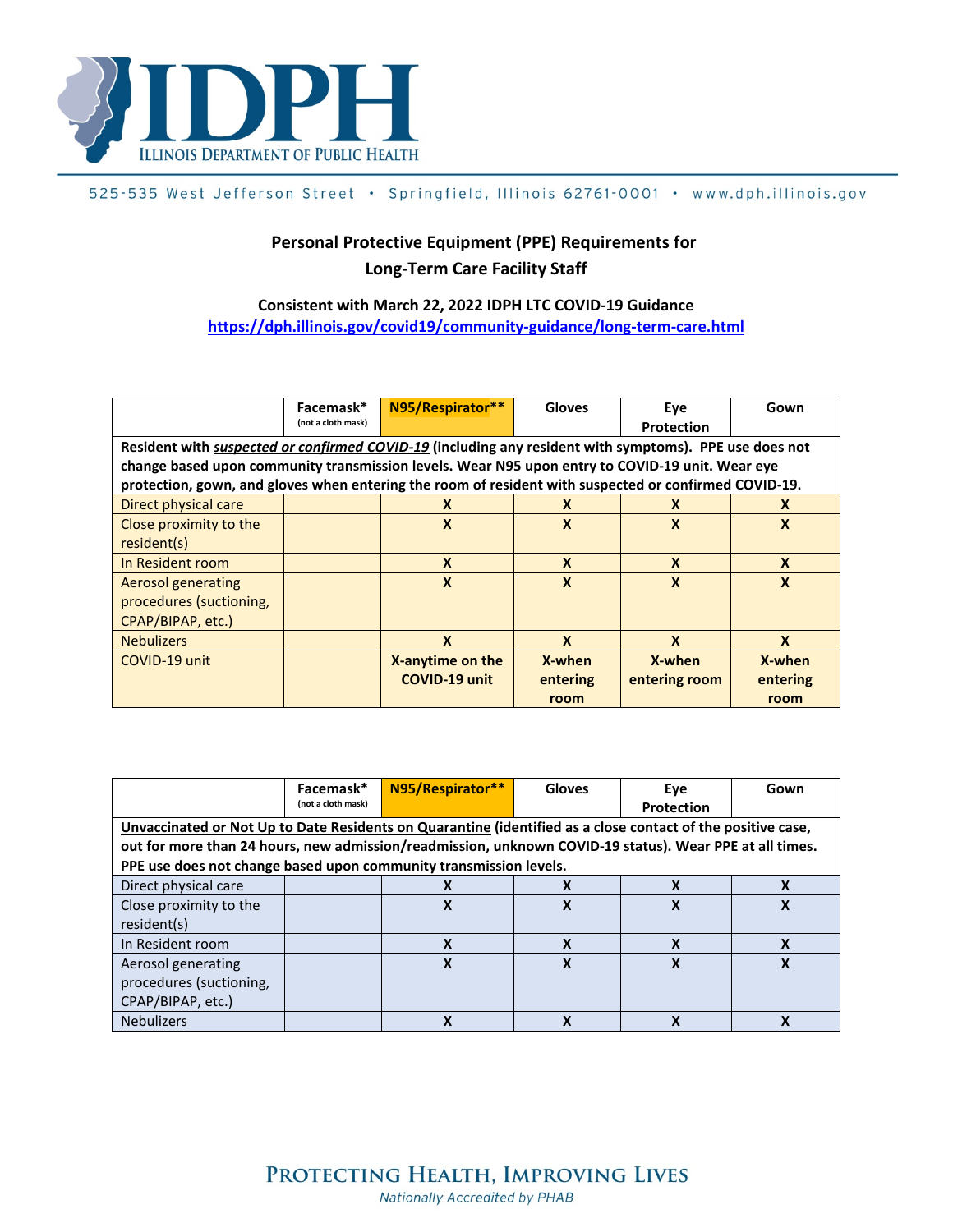|                                                                                                                | Facemask*<br>(not a cloth mask)                                         | N95/Respirator** | <b>Gloves</b>       | <b>Eye Protection</b> | Gown           |  |
|----------------------------------------------------------------------------------------------------------------|-------------------------------------------------------------------------|------------------|---------------------|-----------------------|----------------|--|
| Vaccinated or Up to Date Residents identified as a close contact of a positive case. Resident to wear facemask |                                                                         |                  |                     |                       |                |  |
| 10 days post-exposure. The resident is not required to Quarantine or be restricted to their room.              |                                                                         |                  |                     |                       |                |  |
| Direct physical care                                                                                           | X                                                                       |                  | Per Standard        | Per Standard          | Per Standard   |  |
|                                                                                                                |                                                                         |                  | Precautions***      | Precautions***        | Precautions*** |  |
| Close proximity to                                                                                             | $\mathbf{x}$                                                            |                  | Per Standard        | Per Standard          | Per Standard   |  |
| resident(s)                                                                                                    |                                                                         |                  | Precautions***      | Precautions***        | Precautions*** |  |
| In Resident room                                                                                               | $\boldsymbol{x}$                                                        |                  | <b>Per Standard</b> | Per Standard          | Per Standard   |  |
|                                                                                                                |                                                                         |                  | Precautions***      | Precautions***        | Precautions*** |  |
| Aerosol generating                                                                                             | Use community transmission levels to determine required PPE (see below) |                  |                     |                       |                |  |
| procedures                                                                                                     |                                                                         |                  |                     |                       |                |  |
| (suctioning,                                                                                                   |                                                                         |                  |                     |                       |                |  |
| CPAP/BIPAP, etc.)                                                                                              |                                                                         |                  |                     |                       |                |  |
| <b>Nebulizers</b>                                                                                              | Use community transmission levels to determine required PPE (see below) |                  |                     |                       |                |  |

|                                                                                                     | Facemask*<br>(not a cloth mask) | N95/Respirator**                      | <b>Gloves</b>  | Eye<br>Protection | Gown           |  |
|-----------------------------------------------------------------------------------------------------|---------------------------------|---------------------------------------|----------------|-------------------|----------------|--|
| Residents NOT suspected of COVID-19 or other respiratory illnesses (e.g., influenza)-when Community |                                 |                                       |                |                   |                |  |
| <b>Transmission Levels are Substantial or High</b>                                                  |                                 |                                       |                |                   |                |  |
| Direct physical care                                                                                | $\mathbf{x}$                    | If required per                       | Per Standard   | $\mathbf{x}$      | Per Standard   |  |
|                                                                                                     |                                 | facility policy                       | Precautions*** |                   | Precautions*** |  |
| Close proximity to                                                                                  | $\mathbf{x}$                    | If required per                       | Per Standard   | $\mathbf{x}$      | Per Standard   |  |
| resident(s)                                                                                         |                                 | facility policy                       | Precautions*** |                   | Precautions*** |  |
| In Resident rooms                                                                                   | $\mathbf{x}$                    | If required per                       | Per Standard   | $\mathbf{x}$      | Per Standard   |  |
|                                                                                                     |                                 | facility policy                       | Precautions*** |                   | Precautions*** |  |
| Aerosol generating                                                                                  |                                 | X                                     | Per Standard   | $\mathbf{x}$      | Per Standard   |  |
| procedures (e.g.,                                                                                   |                                 | N95 and eye                           | Precautions*** |                   | Precautions*** |  |
| suctioning,                                                                                         |                                 | protection must be                    |                |                   |                |  |
| CPAP/BIPAP, etc.)                                                                                   |                                 | worn for                              |                |                   |                |  |
|                                                                                                     |                                 | 60 minutes post                       |                |                   |                |  |
|                                                                                                     |                                 | use of CPAP/BIPAP                     |                |                   |                |  |
|                                                                                                     |                                 | when in resident<br>room to allow air |                |                   |                |  |
|                                                                                                     |                                 | contaminants to be                    |                |                   |                |  |
|                                                                                                     |                                 | removed                               |                |                   |                |  |
| <b>Nebulizers</b>                                                                                   |                                 | $\boldsymbol{x}$                      | Per Standard   | $\boldsymbol{x}$  | Per Standard   |  |
|                                                                                                     |                                 |                                       | Precautions*** |                   | Precautions*** |  |
| In facility common                                                                                  | $\mathbf{x}$                    |                                       | Per Standard   | $\boldsymbol{x}$  | Per Standard   |  |
| areas                                                                                               |                                 |                                       | Precautions*** |                   | Precautions*** |  |
| Employee only areas--                                                                               | $\mathbf{x}$                    |                                       |                | $\boldsymbol{x}$  |                |  |
| per IL Executive                                                                                    |                                 |                                       |                |                   |                |  |
| Order-unless eating                                                                                 |                                 |                                       |                |                   |                |  |
| or drinking                                                                                         |                                 |                                       |                |                   |                |  |